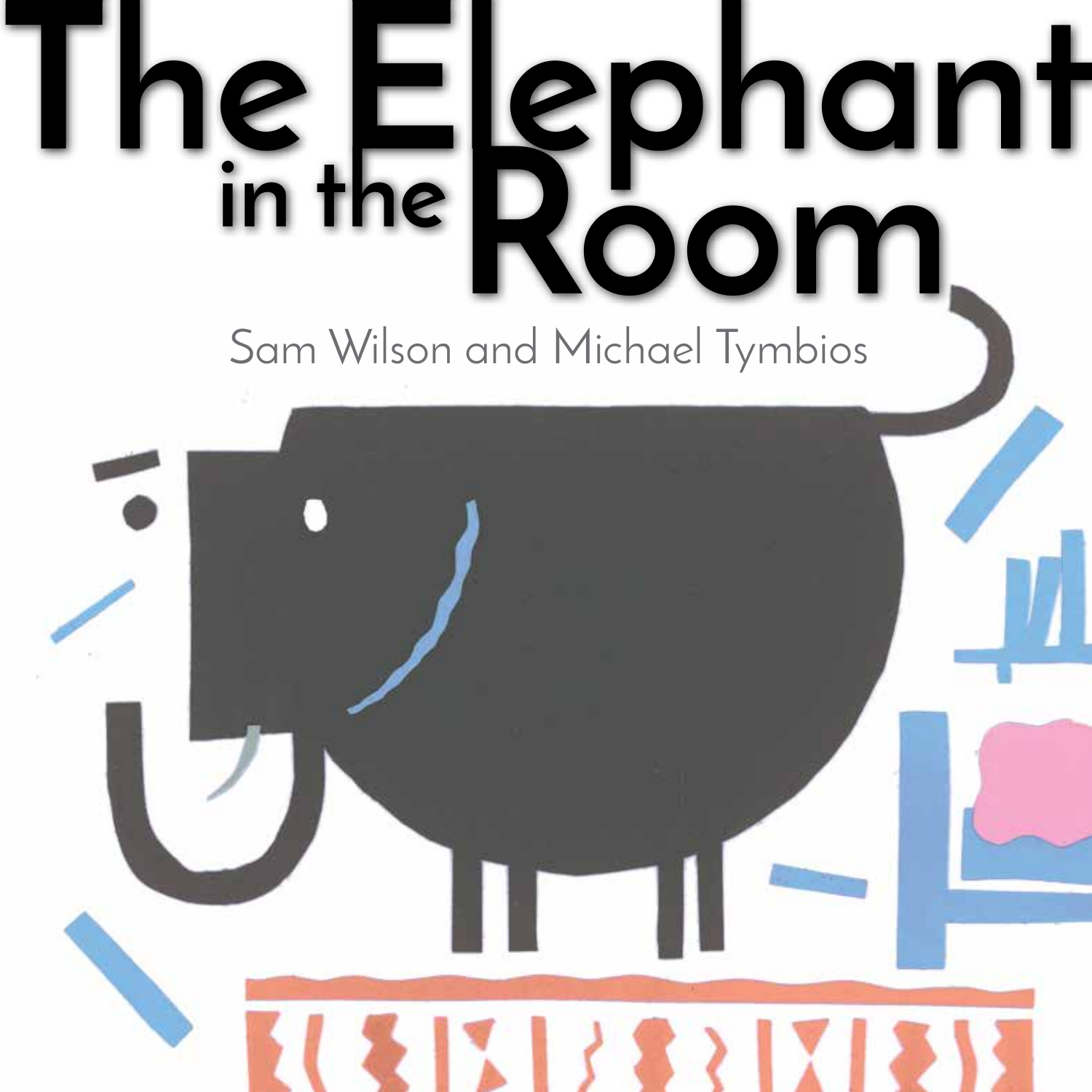## **TheElephant in theRoom**

### This book belongs to

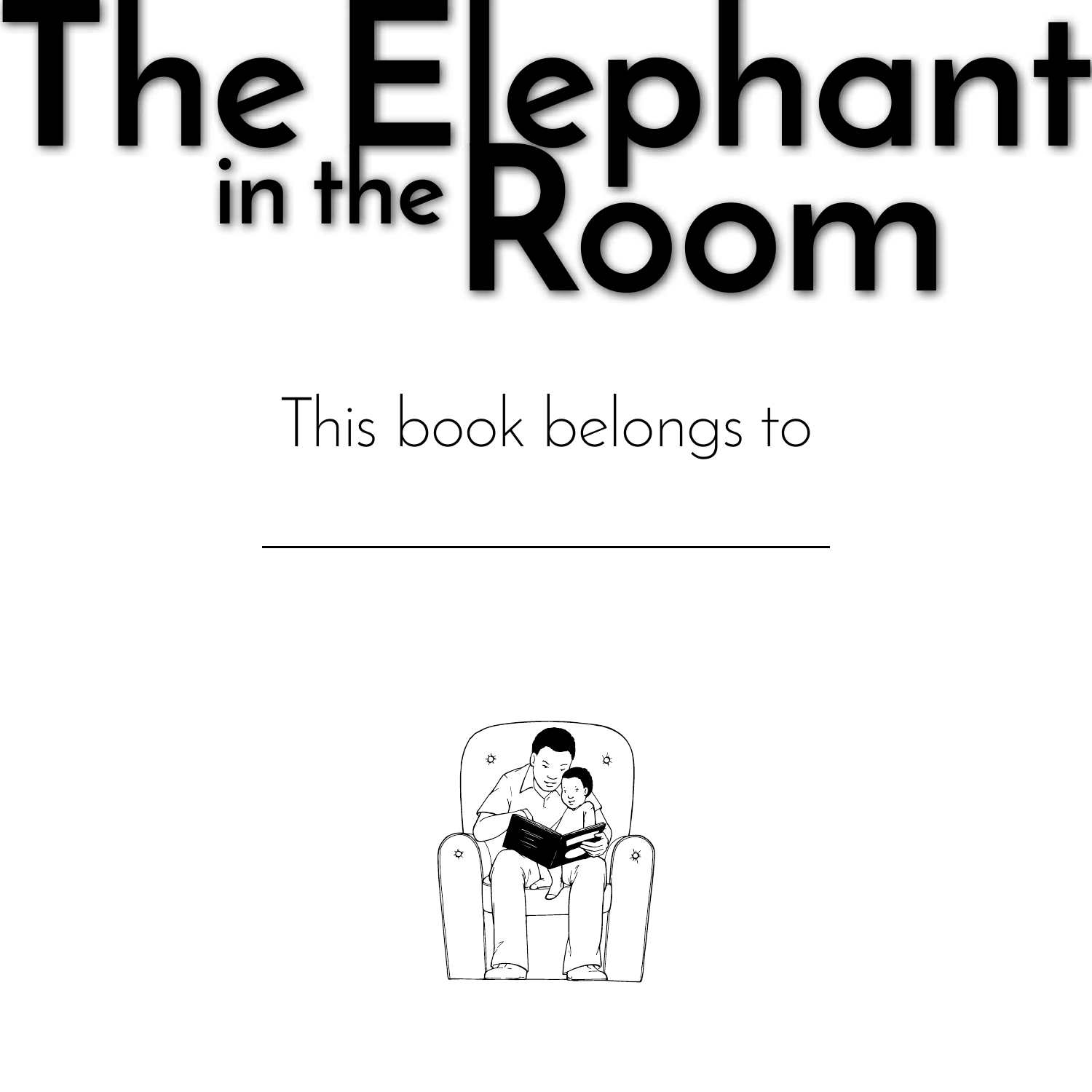

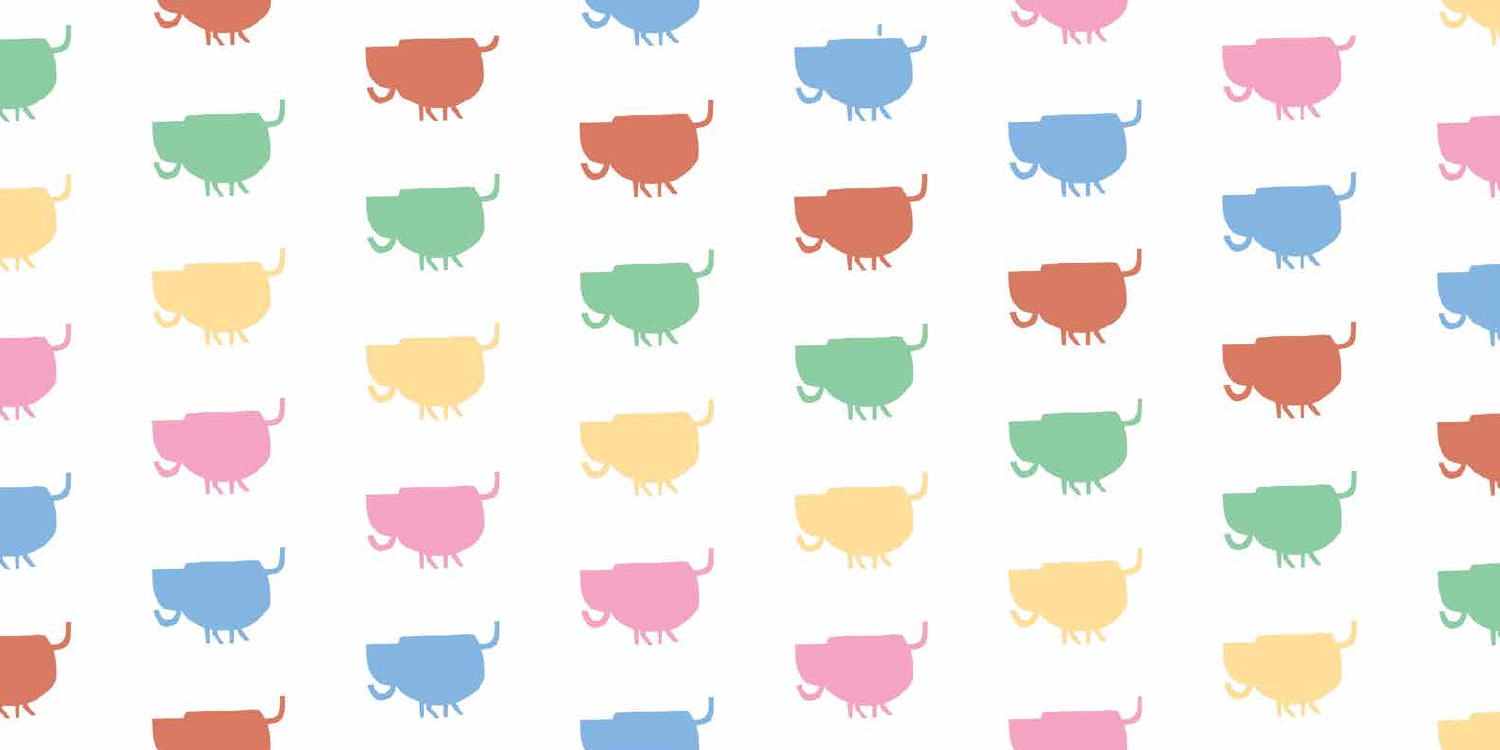

*The Elephant in the Room* Illustrated by Michael Tymbios Written by Sam Wilson Designed by Thomas Pepler and Arthur Attwell with the help of the Book Dash participants in Cape Town on 28 June 2014.

#### ISBN: 978-0-9922357-9-6

This work is licensed under a Creative Commons Attribution 4.0 Licence (http://creativecommons.org/licenses/by/4.0/). You are free to share (copy and redistribute the material in any medium or format) and adapt (remix, transform, and build upon the material) this work for any purpose, even commercially. The licensor cannot revoke these freedoms as long as you follow the following license terms:

Attribution: You must give appropriate credit, provide a link to the license, and indicate if changes were made. You may do so in any reasonable manner, but not in any way that suggests the licensor endorses you or your use.

No additional restrictions: You may not apply legal terms or technological measures that legally restrict others from doing anything the license permits.

Notices: You do not have to comply with the license for elements of the material in the public domain or where your use is permitted by an applicable exception or limitation.

No warranties are given. The license may not give you all of the permissions necessary for your intended use. For example, other rights such as publicity, privacy, or moral rights may limit how you use the material.

### Sam Wilson and Michael Tymbios **Elephant**<br>in the BLA

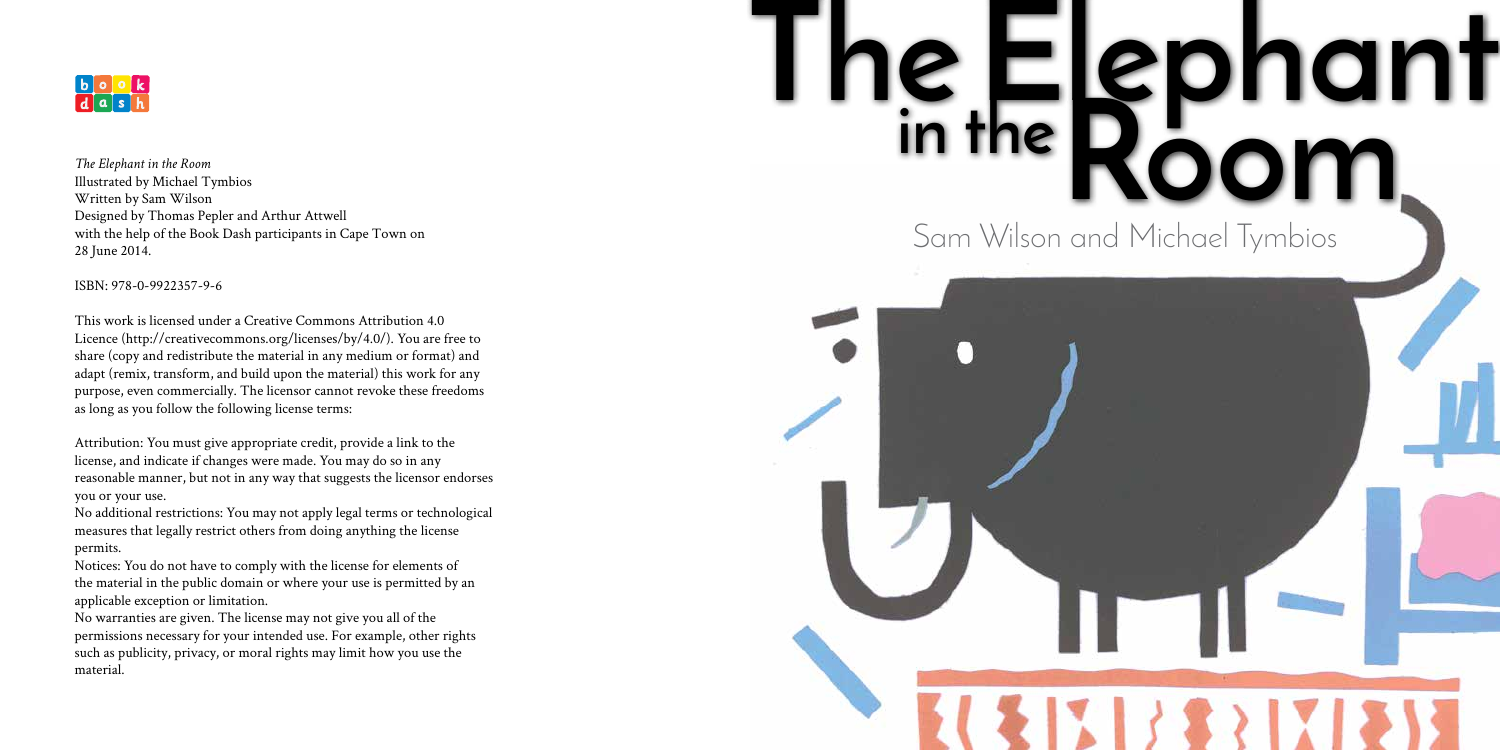One morning, Lindi found an elephant in her room.

"Look!" she called. "There's an elephant in my room!"

"No there isn't," her mother called back. "Elephants don't live in houses. Everybody knows that."

The elephant yawned.

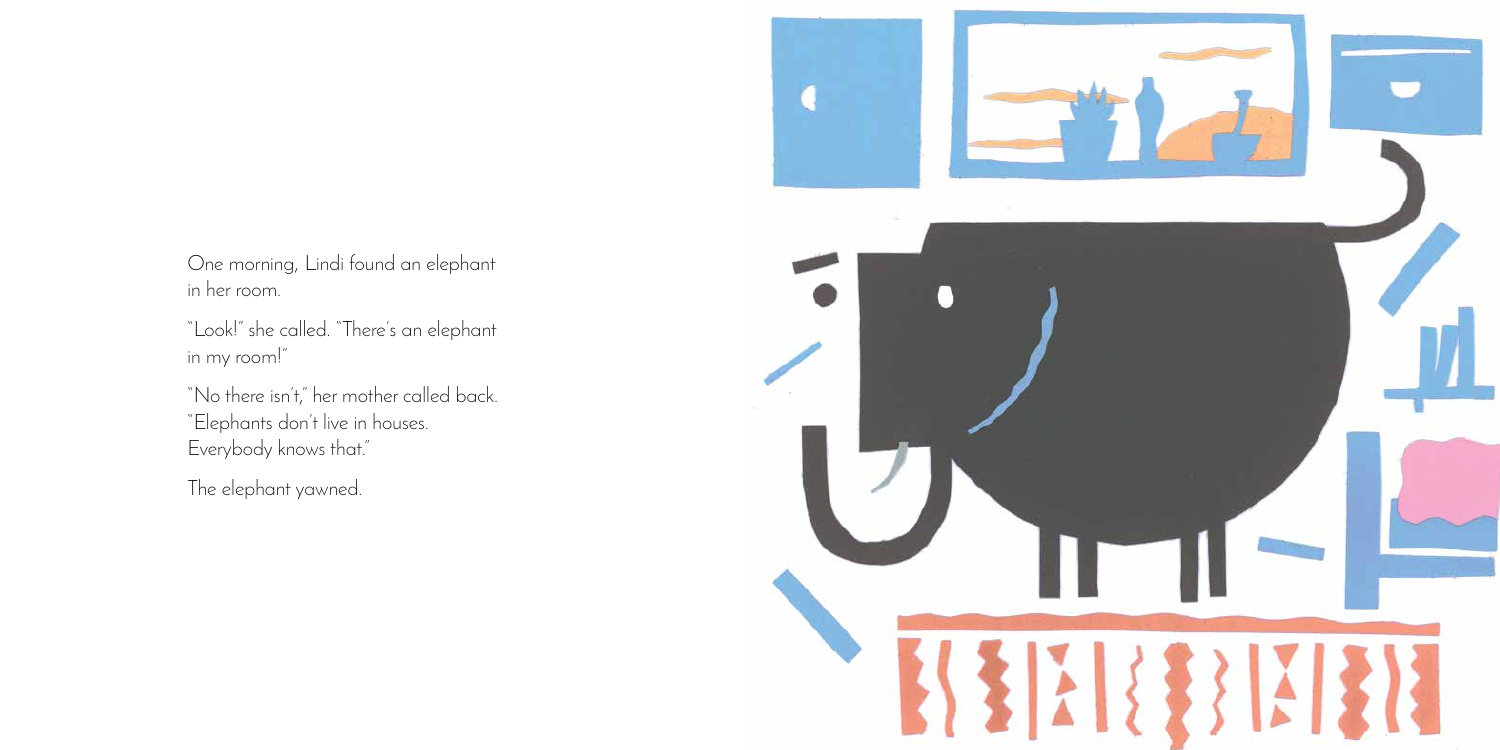At breakfast, Lindi's dad asked her to pass the milk.

"I can't," said Lindi. "The elephant drank it all."

"There isn't an elephant," said her dad. "Elephants don't live in the city. Everybody knows that."

The elephant burped.

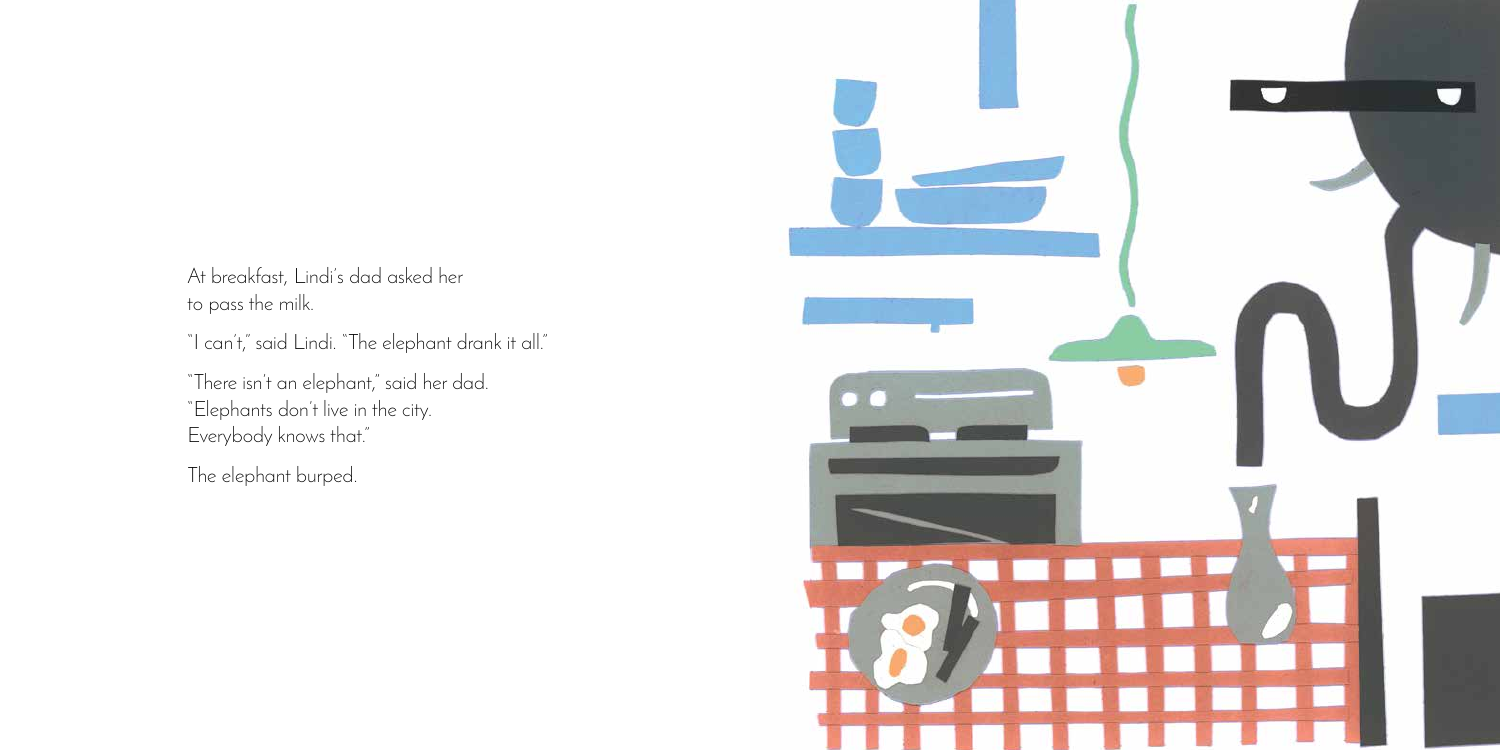At school, the teacher grumbled, "What's wrong with this chalkboard? It's all wrinkly!"

"That's not the chalkboard. That's my elephant!" said Lindi.

"There are no elephants at school," said the teacher. "Everybody knows that."

The elephant ate the teacher's sandwiches.

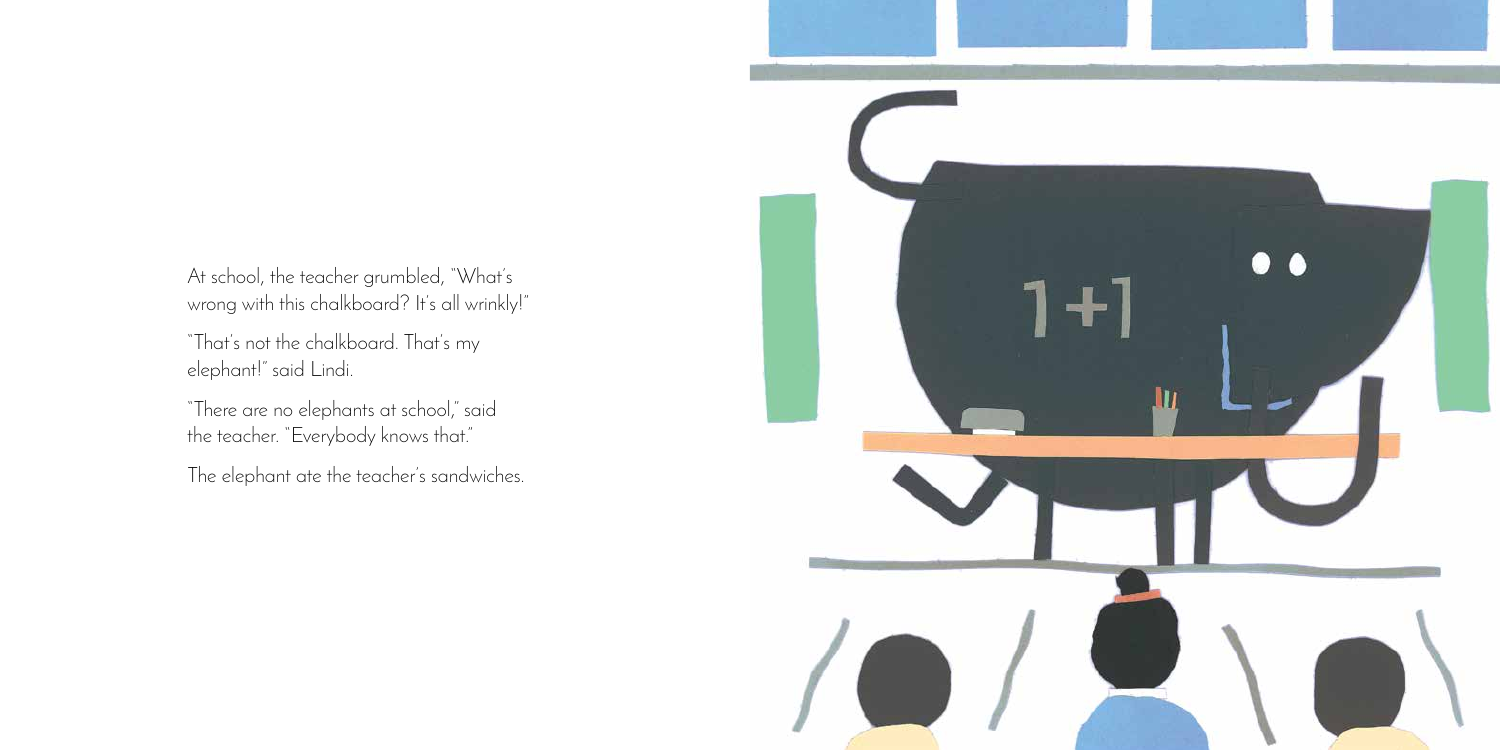At break-time, the elephant followed Lindi to the playground.

He knocked over the swings by mistake.

"Go away!" said Lindi. "You're not real and you shouldn't be here! Everybody knows that!"

The elephant drooped. He walked away, wiping his eyes with his trunk.

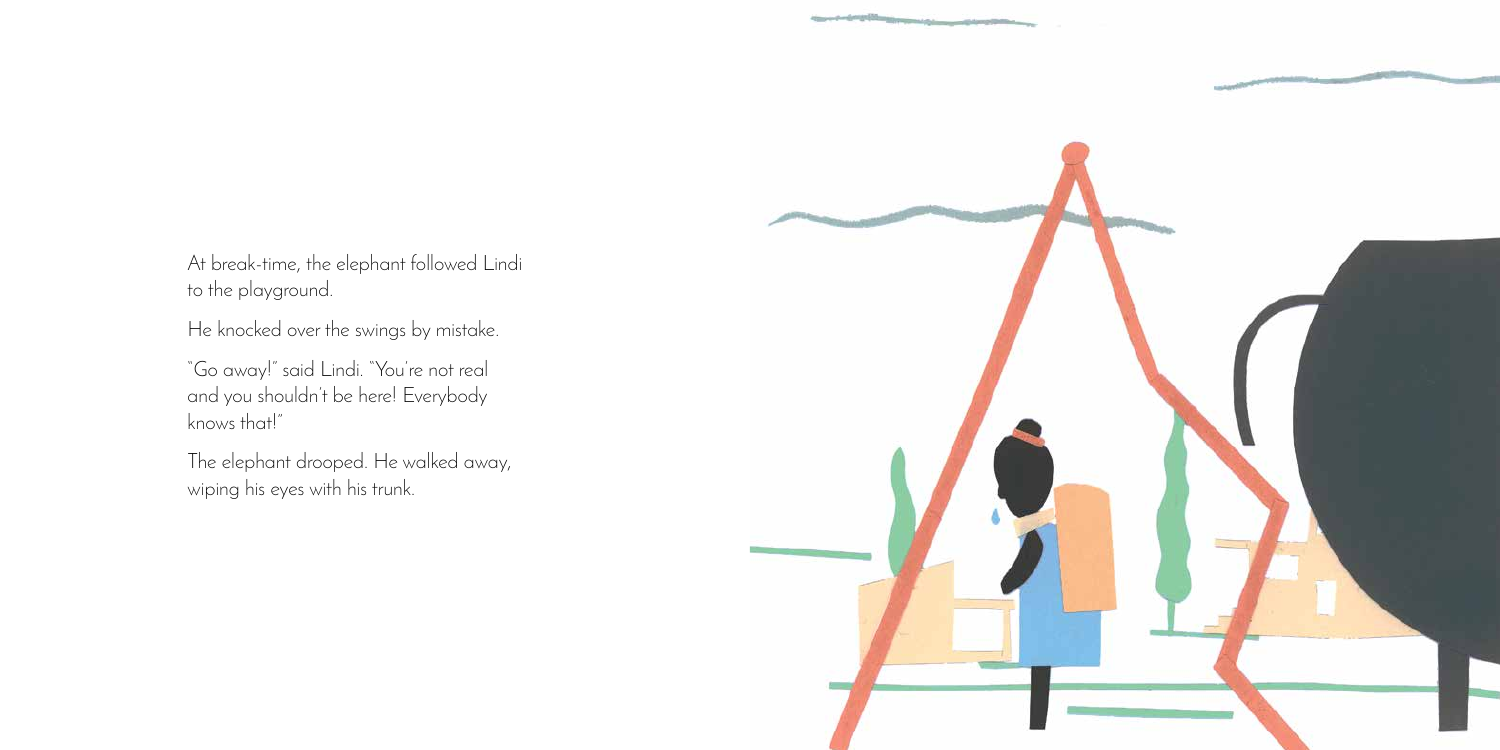After school, Lindi couldn't see the elephant anywhere.

"Elephant!" she called. "Where are you?"

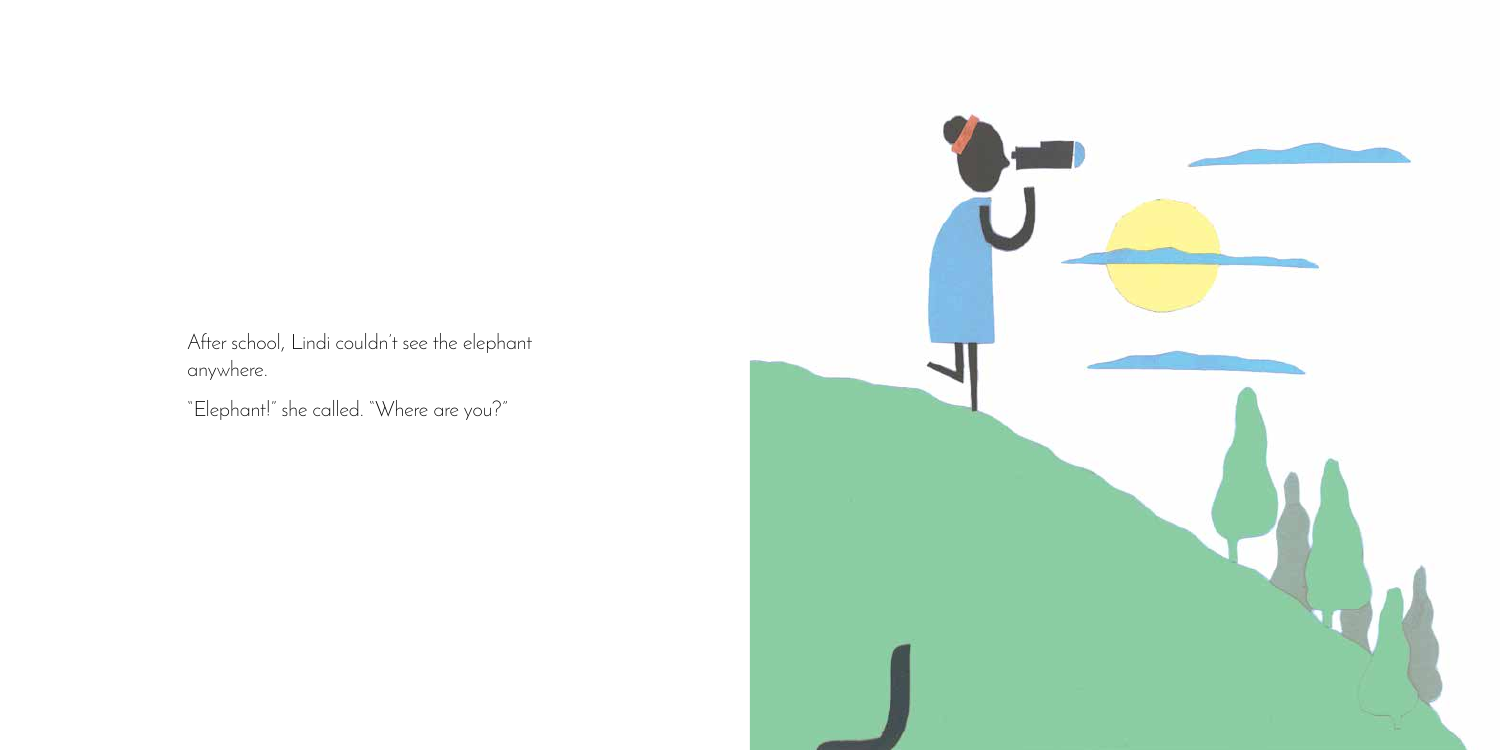Lindi went home without him.

She felt lonely.

So she went outside, and sat on the steps, and waited.

And waited.

And waited.

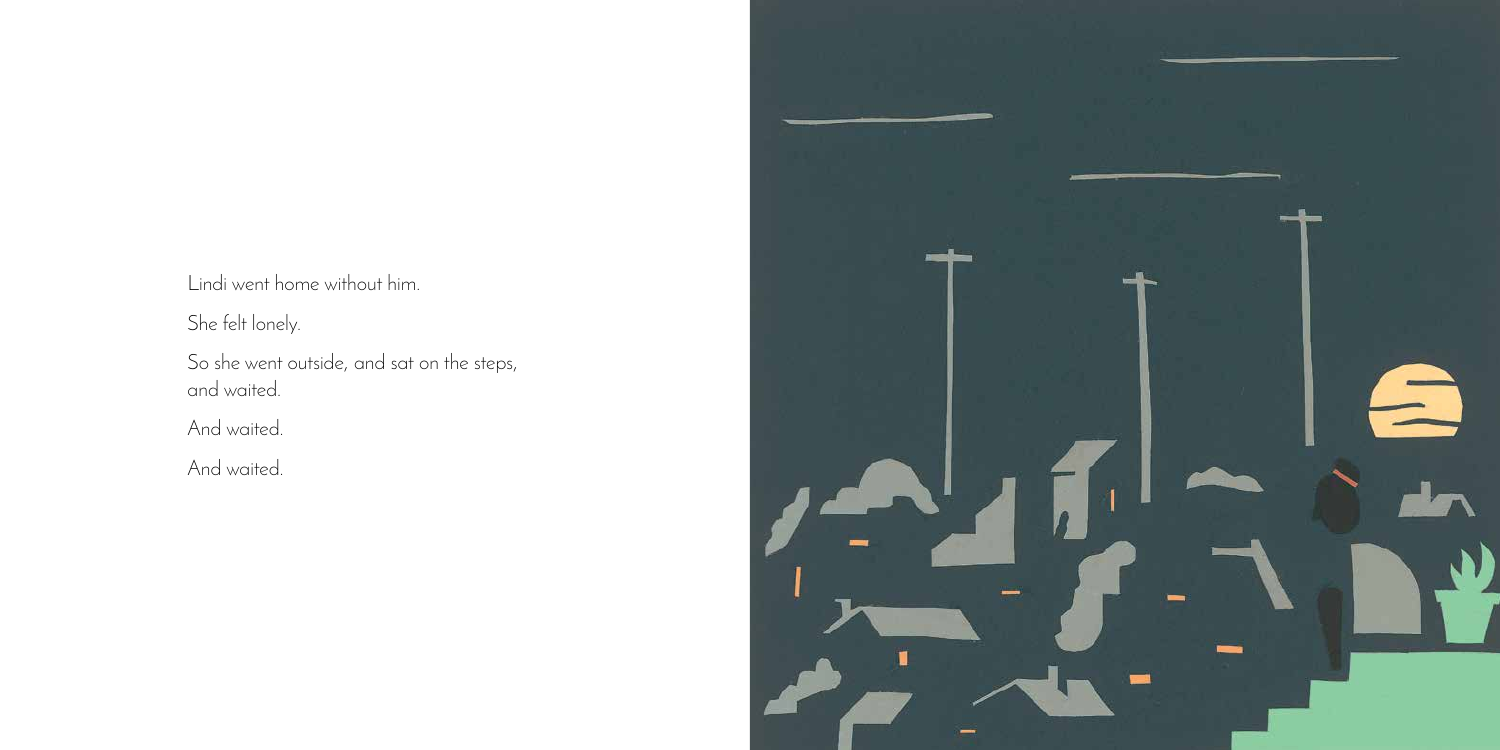And then … she saw a trunk. And tusks. And ears.

The elephant was coming down the road!

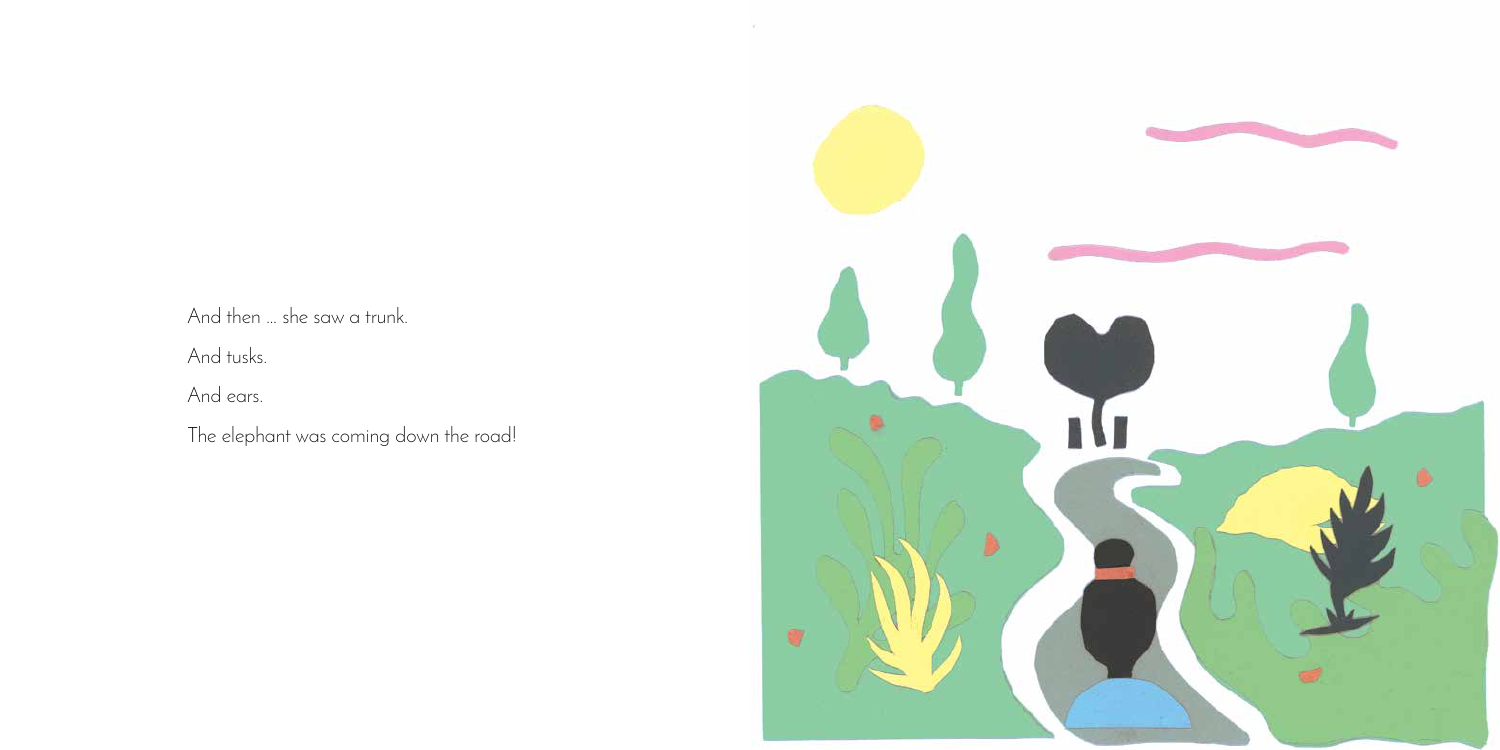She ran up and hugged him.

"I'm sorry," she said. "I didn't mean it! I know you're real. You're my elephant."

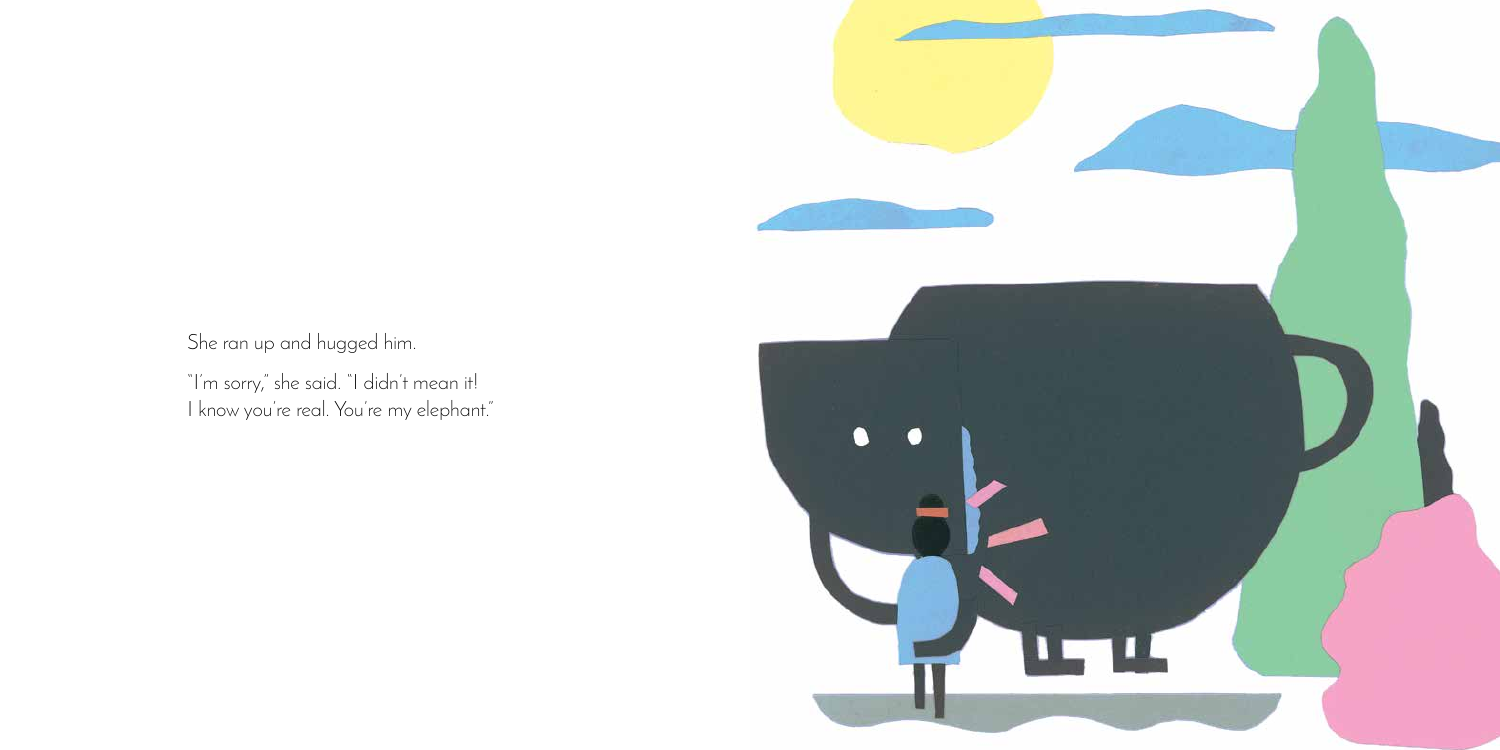The elephant lifted her up and put her on his back, and she rode down the street.

She waved to her neighbours.

"Hello, Mr Green! Hello, Mrs Green!"

"Look at Lindi!" said Mr Green. "How did she get up there? Maybe she grew!"

"Don't be silly," said Mrs Green. "Little girls don't grow that high. Everybody knows that."

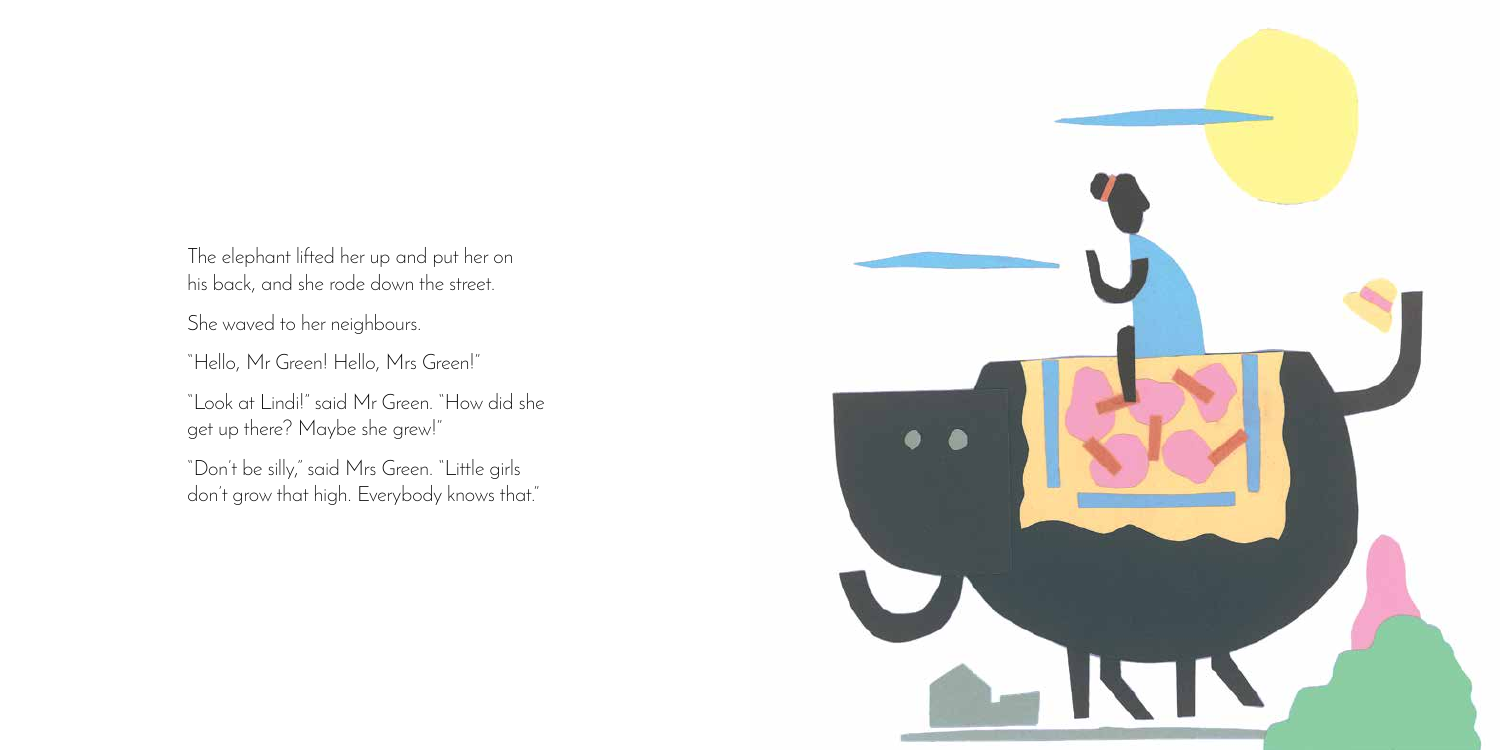The elephant took Lindi to the lake, and she slid down his trunk like it was a slide.

"Wheeeee!" she shrieked.

They played all afternoon, laughing and splashing and spraying each other with water.

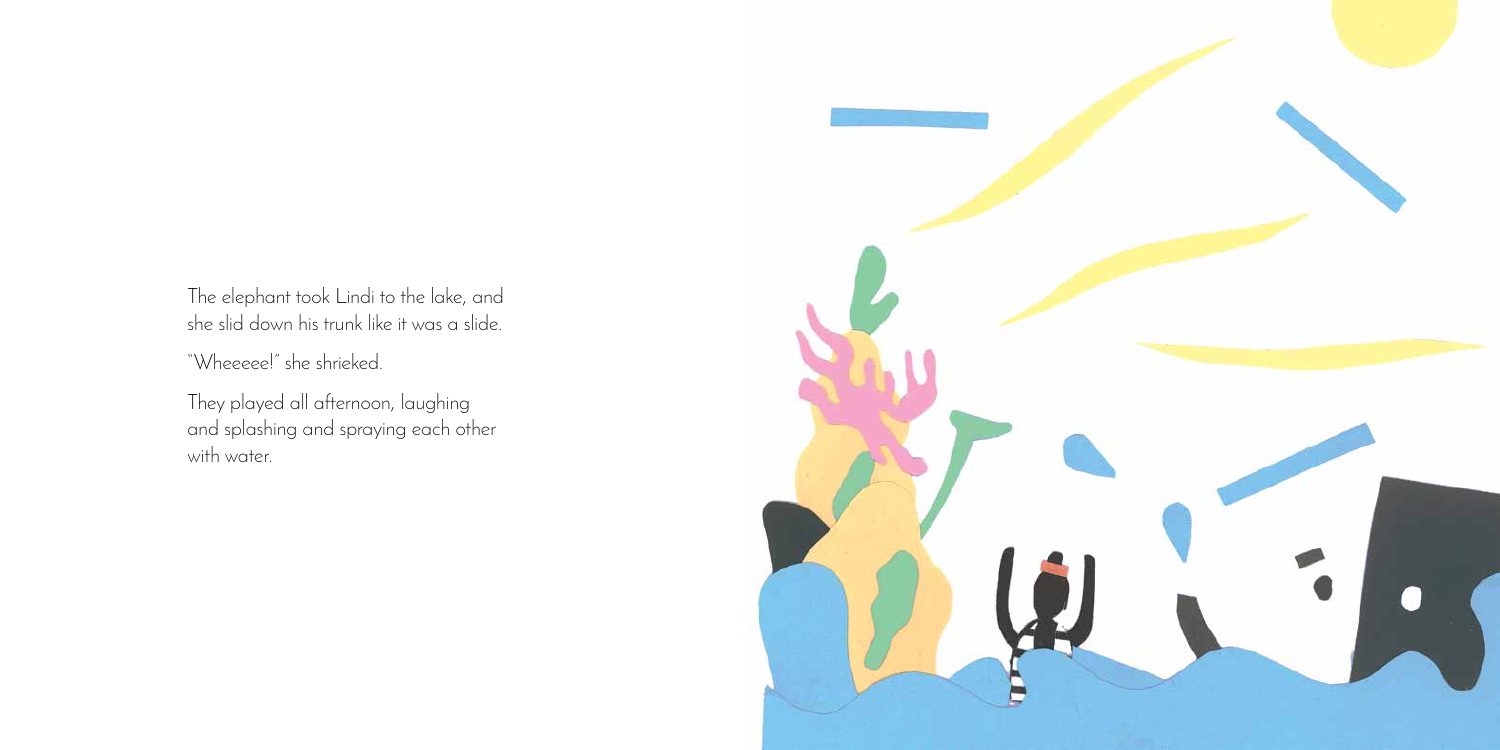That night, the elephant tucked her into bed.

"Good night, Elephant," said Lindi. "Thank you for a lovely day."

He patted her head, and curled up to sleep outside her window.



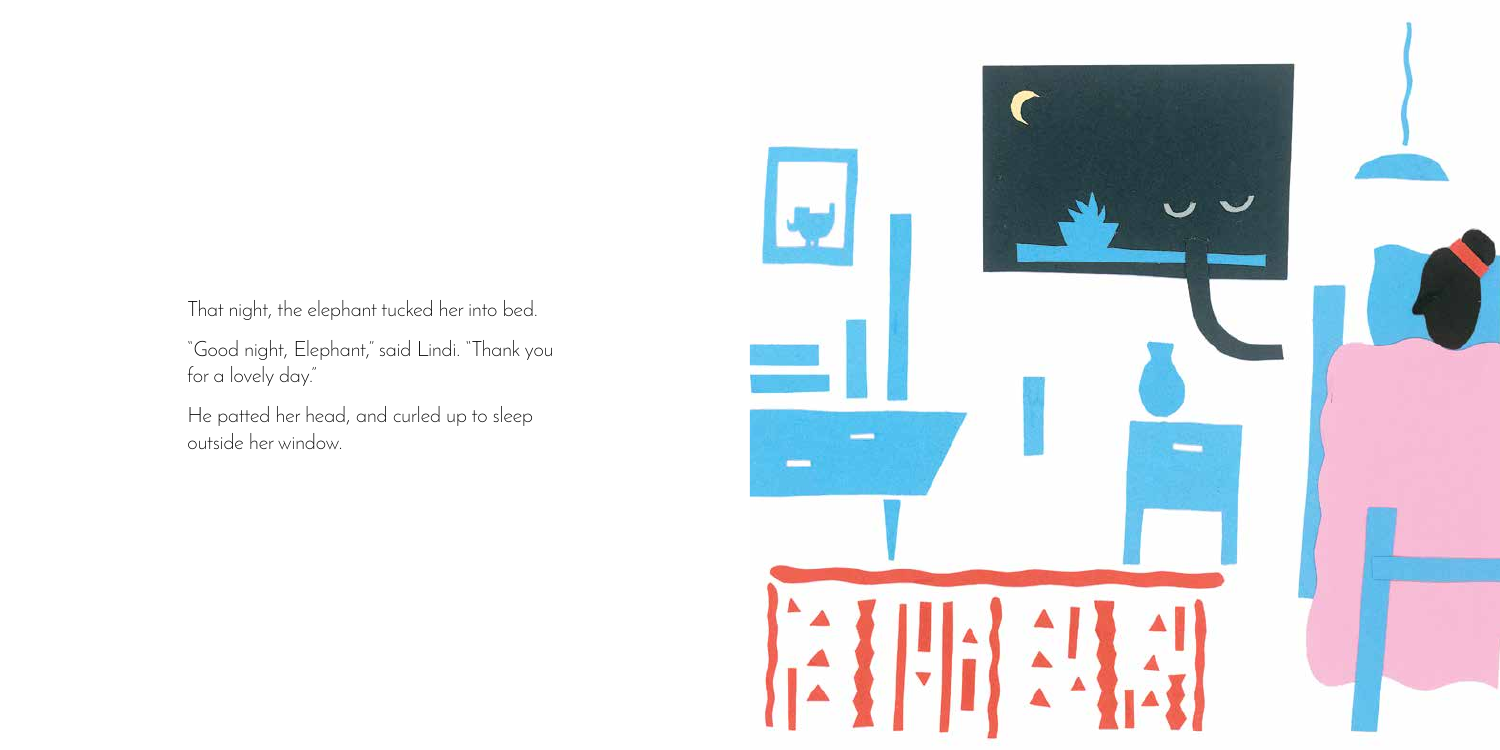"Elephants are the best friends in the world," Lindi said to herself. "Nobody knows that, except for me and my elephant."

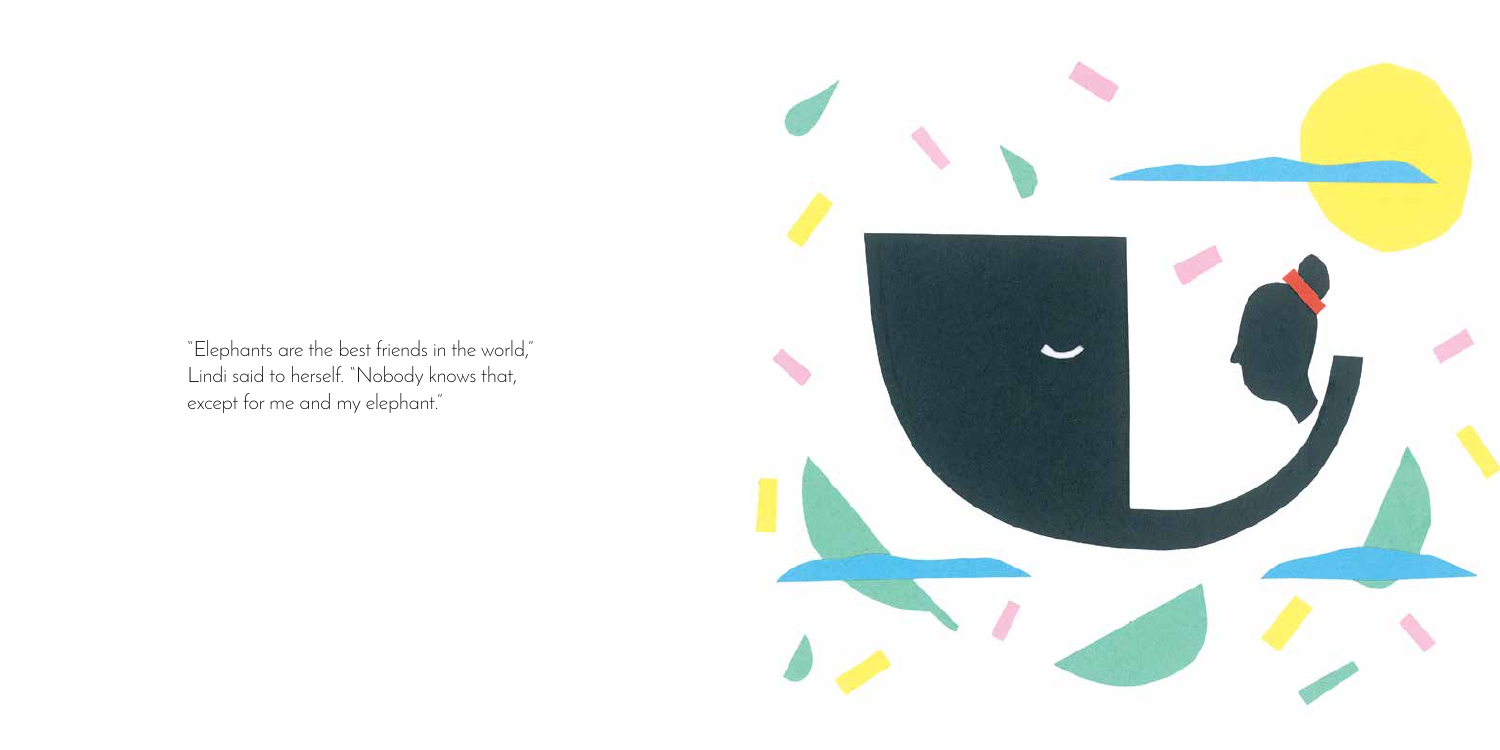